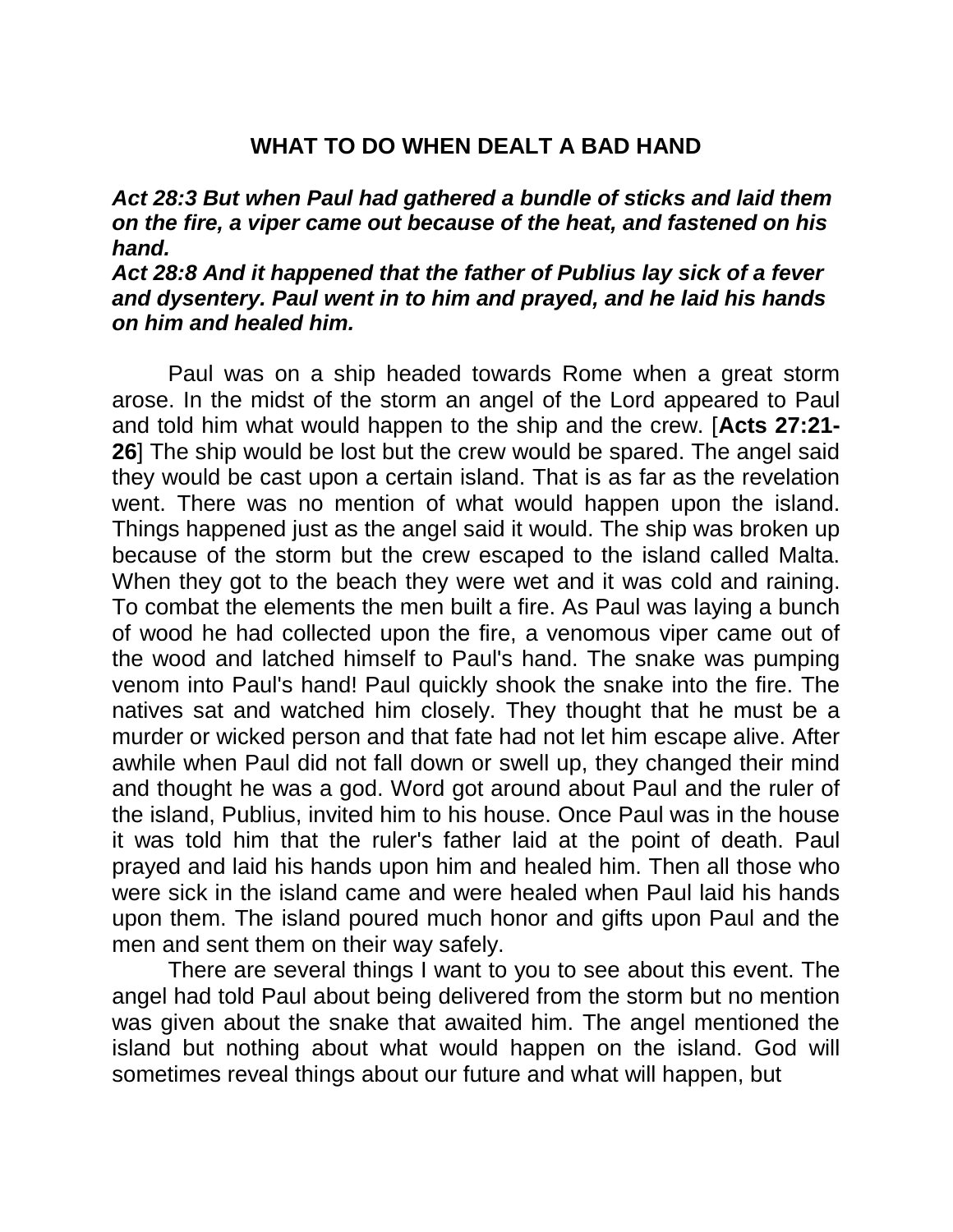many times He does not. It is a total surprise. When that viper bit him, I am sure he was alarmed at first, but I believe he quickly thought back to the storm and how the angel promised he would be spared and be placed on this island. God did not do that for him to die of a snake bite! He also remembered the words of our Lord that believers would take up serpents and not be hurt. Paul placed his trust in God and the snake bite became harmless. In our lives the serpent will sometimes bite us on the hand. If you are truly serving Christ and performing His will, the serpent will come and bite your hand. He wants you to stop what you are doing! He wants to pump the venom of disappointment, bitterness, unbelief, shame, and unforgiveness into your system and shut you down. If you will trust God and shake off that snake, His bite will be harmless. Not only will the bite not be harmful to you, God will use it to bless you and others. When the devil starts messin' God starts blessin' -if you trust Him! Because of the viper incident word got around about Paul and because of the bite. Paul got to meet the ruler of the island and God got to reveal Himself through healing Publius's father. All the other sick were healed as well and most importantly they all received the gospel of Jesus Christ! Through the two puncture wounds on Paul's hand, God had the opportunity to be glorified and the kingdom built. **Paul took his hand that had the viper wound on it and placed it on the sick and the power of God flowed!** God wants to do the same with you my friend! Has the serpent bit your hand? He wants to take that serpent-bit hand and flow through it for His glory! Has the serpent bit you with sickness? God wants to be glorified by healing you! Has the serpent bit you by a lay-off? God wants to turn it around as an opportunity to reposition you for promotion and blessing! Whenever the serpent strikes, God wants to use that as a unique opportunity to reveal Himself and display His power and at the same time bless you in a way that could have not happened otherwise. Paul probably would have never met the ruler unless the viper had bit his hand. My friend, with every rose there is a thorn that comes with it. But the opposite is true! With every thorn, there is a rose ready to bud! Every time the enemy bites your hand, God is ready to use it to bless you if you handle it right. What you do when you are dealt a bad hand determines the outcome of that situation. If you will shake off the serpent and refuse his venom of bitterness, disappointment, unforgiveness, unbelief, and shame and trust in the promises of God then He will be magnified through your hand!